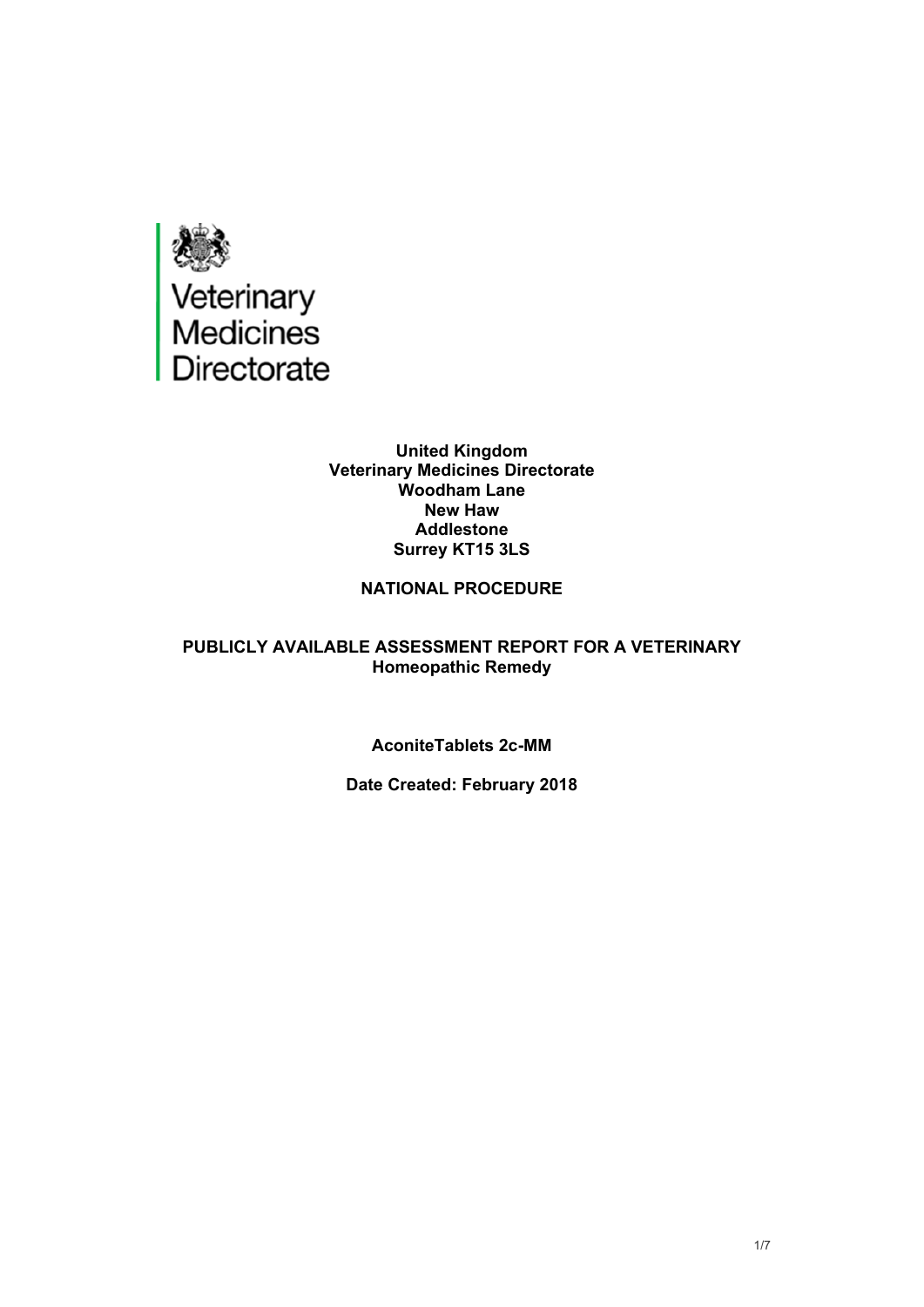# **MODULE 1**

### **PRODUCT SUMMARY**

| Name, strength and<br>pharmaceutical form   | Aconite Tablets 2c-MM                                                                                                                                     |
|---------------------------------------------|-----------------------------------------------------------------------------------------------------------------------------------------------------------|
| Applicant                                   | <b>Complements of Scotland Limited</b><br>(Trading as Freeman's Homeopathic Pharmacy)<br>20 Main Street<br><b>Busby</b><br>Glasgow<br>G76 8DU<br>Scotland |
| Homeopathic material(s) and<br>potency(ies) | Aconite 2 c to MM                                                                                                                                         |
| Target species                              | All non-food animals                                                                                                                                      |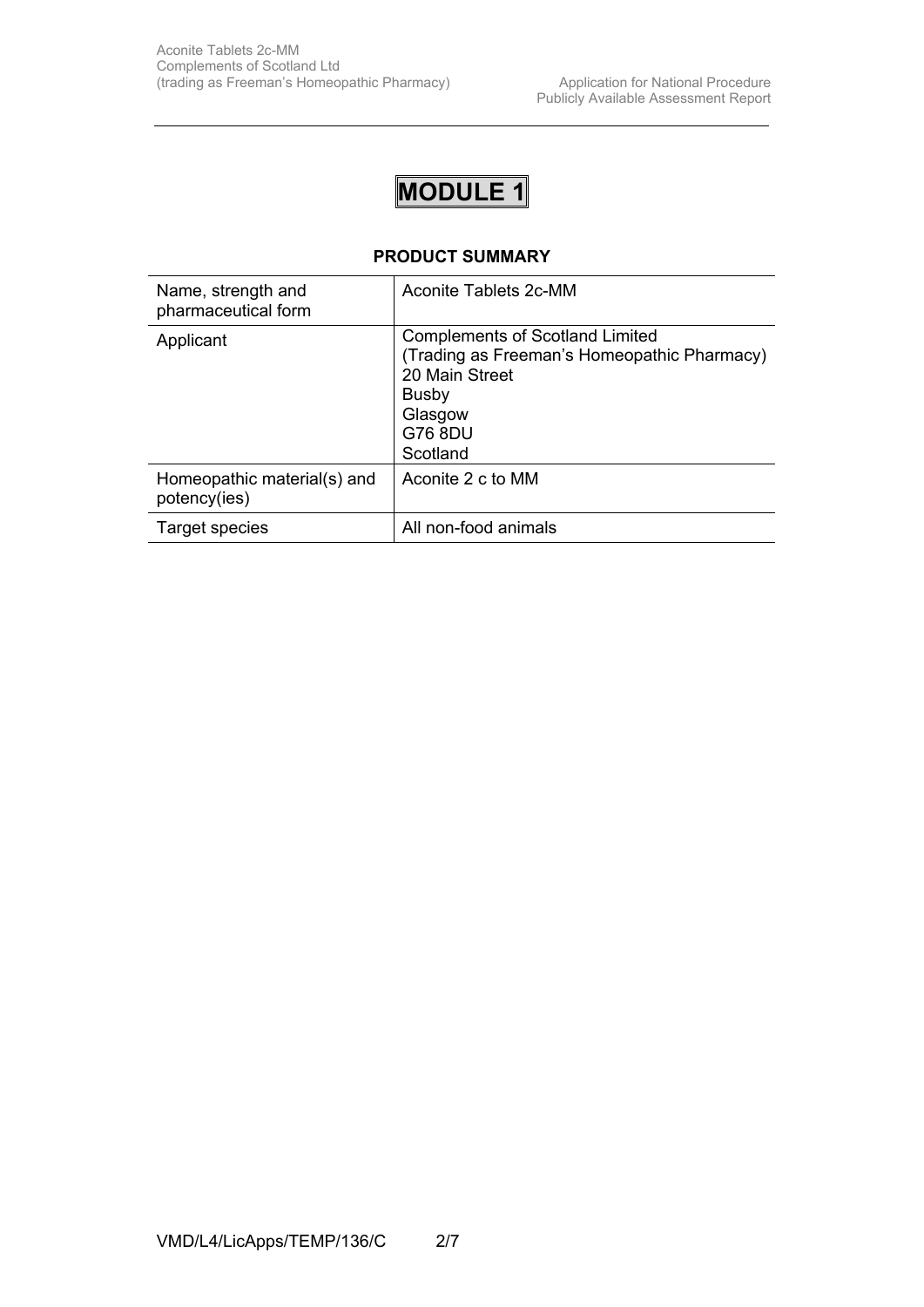## **MODULE 2**

## **PUBLIC ASSESSMENT REPORT**

| Legal basis of original<br>application | Homeopathic       |
|----------------------------------------|-------------------|
| Date of conclusion of the<br>procedure | $20th$ March 2007 |

#### **I. SCIENTIFIC OVERVIEW**

This was an application for a homeopathic remedy, Aconite Tablets 2c-MM. The product is authorised for use in any non-food animal. There are no formal indications.

Part 9 of Schedule 1 (Marketing Authorisations of the Veterinary Regulations 2013, paragraph 65 (1)), states that the procedure for registering a homeopathic product is the same procedure as that for granting a marketing authorisation for a non-homeopathic veterinary medicine, as shown in Part 3. However, no proof of efficacy is required.

The overall benefit:risk analysis was in favour of accepting the registration, and the application was approved.

#### **II. QUALITATIVE AND QUANTITATIVE PARTICULARS OF THE CONSTITUENTS**

#### *II.A. Composition*

The product (a tablet), contains the following:

| <b>Stock Name</b>                                                | <b>Specification</b> | <b>Dilution</b>       | Scale of<br><b>Potency</b> |
|------------------------------------------------------------------|----------------------|-----------------------|----------------------------|
| Aconite                                                          | <b>HAB 2005</b>      | $(2 \text{ to MM})$   | с                          |
| <b>Other Substances</b><br><b>Diluents</b><br>Ethanol<br>Lactose | ВP<br>Ph. Eur        | <b>Modifier</b><br>qs |                            |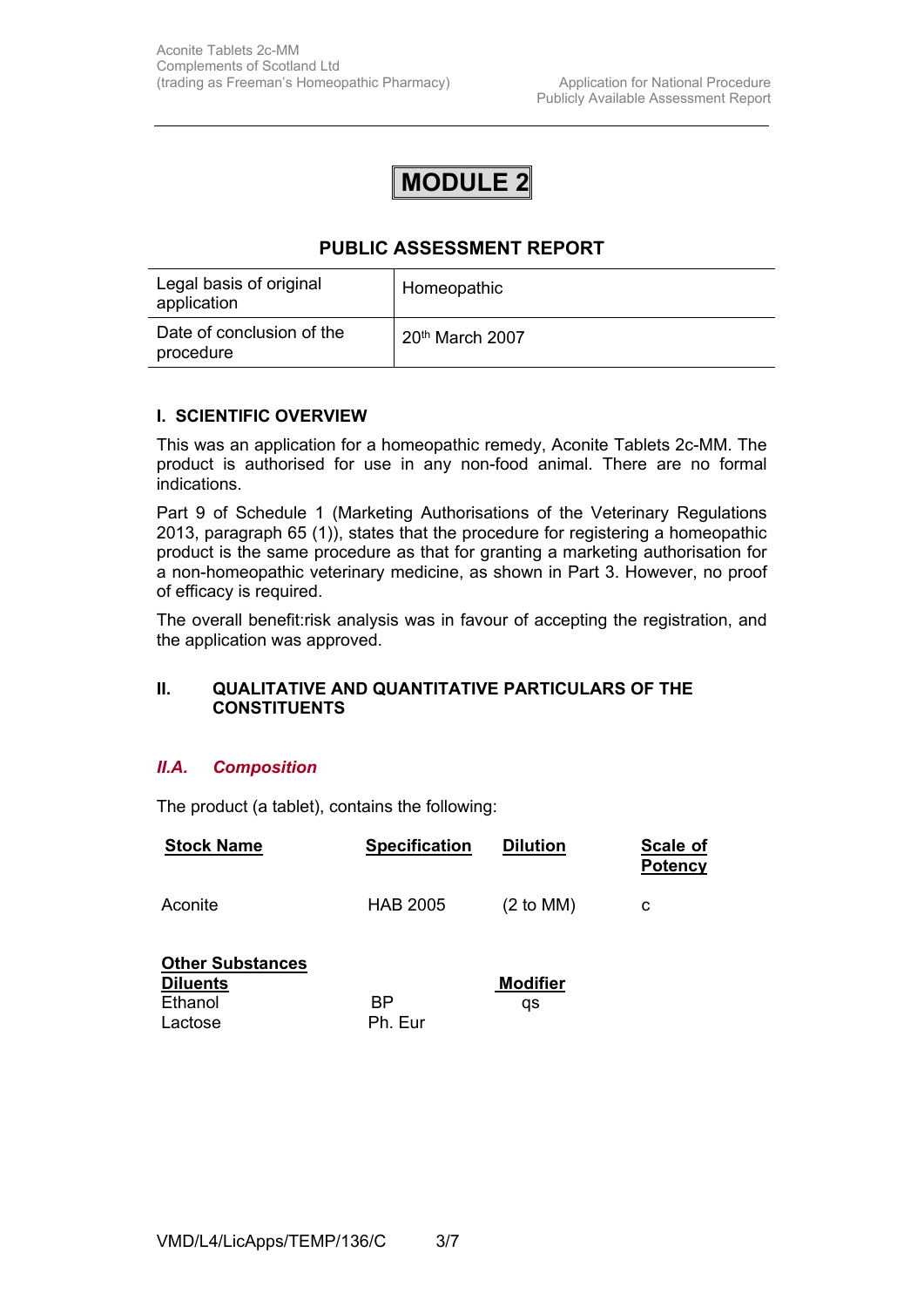#### **Pharm base Ingredients (tablet)**

Lactose Sucrose Acacia Hydrogenated castor oil Hydrogenated vegetable oil

 The container/closure system consists of a 10 ml amber, glass, wide-necked bottle with tamper-evident high-density polyethylene cap, containing 100 tablets. The particulars of the containers and controls performed were provided and conformed to the regulation. The choice of the formulation and the absence of preservative were justified.

 The product is established pharmaceutical form and its development is adequately described in accordance with the relevant European guidelines.

#### *II.B. Description of the Manufacturing Method*

Suitable descriptions were provided of the methods used for potentisation and dispensing of the product.

#### *II.C. Control of Starting Materials*

The homeopathic material is aconite, which is manufactured in accordance with the European Pharmacopoeial (Ph. Eur) monograph 'Methods of preparation of homoeopathic stocks and potentisation'. The homeopathic material specifications were considered adequate to control the quality of the material.

Compliance with appropriate quality standards was demonstrated for all the excipients used to manufacture the product. Appropriate certificates of analysis were provided.

The packaging used was supported by satisfactory specifications and technical drawings, accompanied by suitable declarations of conformity with Ph. Eur and food contact use requirements.

#### *II.C.4. Substances of Biological Origin*

There are no substances within the scope of the TSE Guideline present or used in the manufacture of this product*.*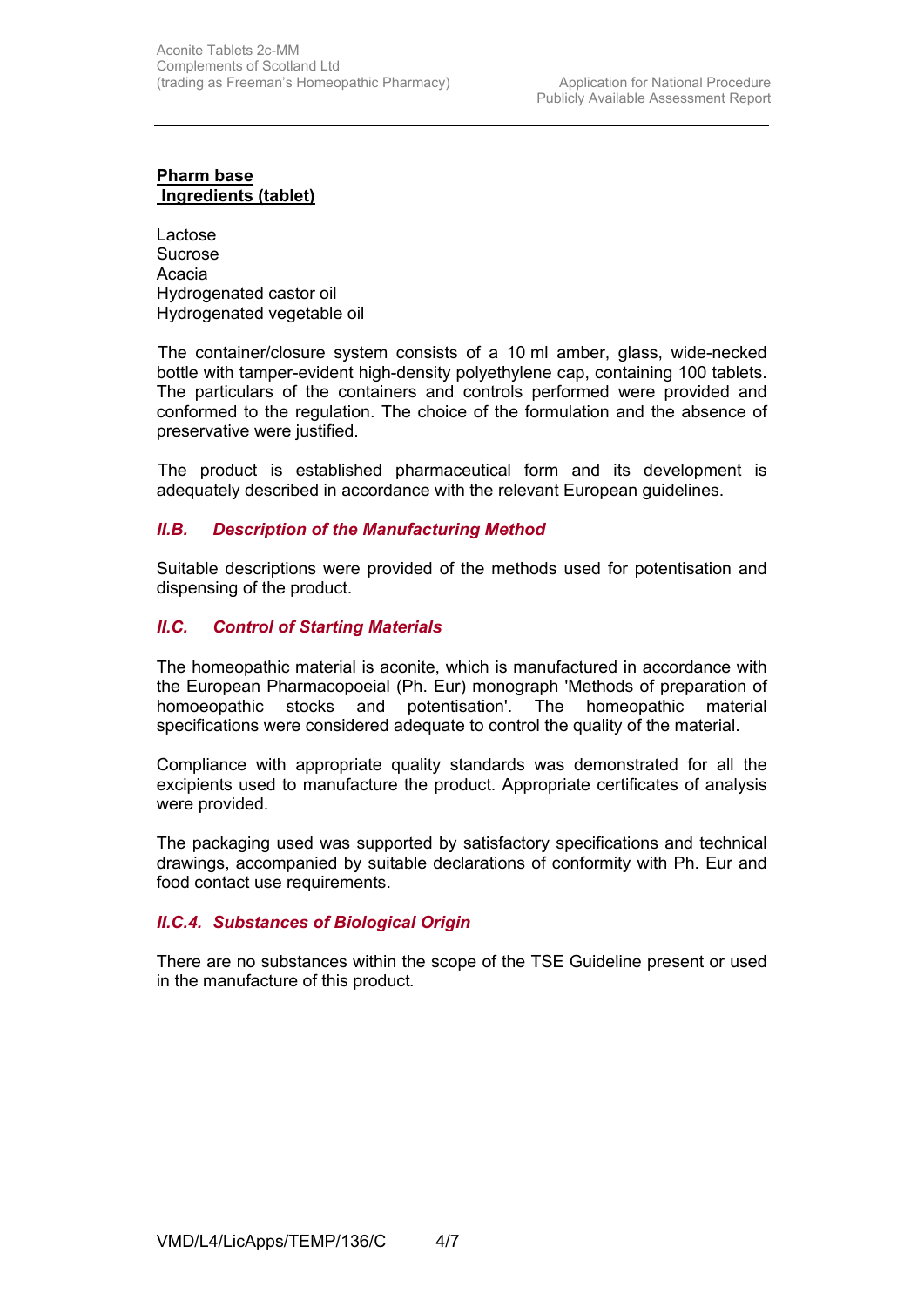#### *II.D. Control Tests Carried Out at Intermediate Stages of the Manufacturing Process*

Not applicable.

#### *II.E. Control Tests on the Finished Product*

The finished product specification controls the relevant parameters for the pharmaceutical form. Acceptable data from the proposed production sites have been provided.

#### *II.F. Stability*

Stability data on the homeopathic material and final product have been provided in accordance with applicable European guidelines, demonstrating their stability when stored under the approved conditions.

## **III. SAFETY AND RESIDUES DOCUMENTATION (PHARMACO-TOXICOLOGICAL)**

#### *III.A Safety Documentation*

#### *Pharmacological Studies*

No pharmacological data are required for applications for homeopathic remedies.

#### *User Safety*

No user safety data are required when the product is used as intended.

#### *Environmental Safety*

No Environmental Risk Assessment is required for homeopathic remedies.

#### *III.B.2 Residues documentation*

The applicant has provided proof that all substances included in the homeopathic remedy are suitable for use in food-producing animals under Regulation 37/2010.

#### *Residue Studies*

No residues data are required for applications for homeopathic remedies.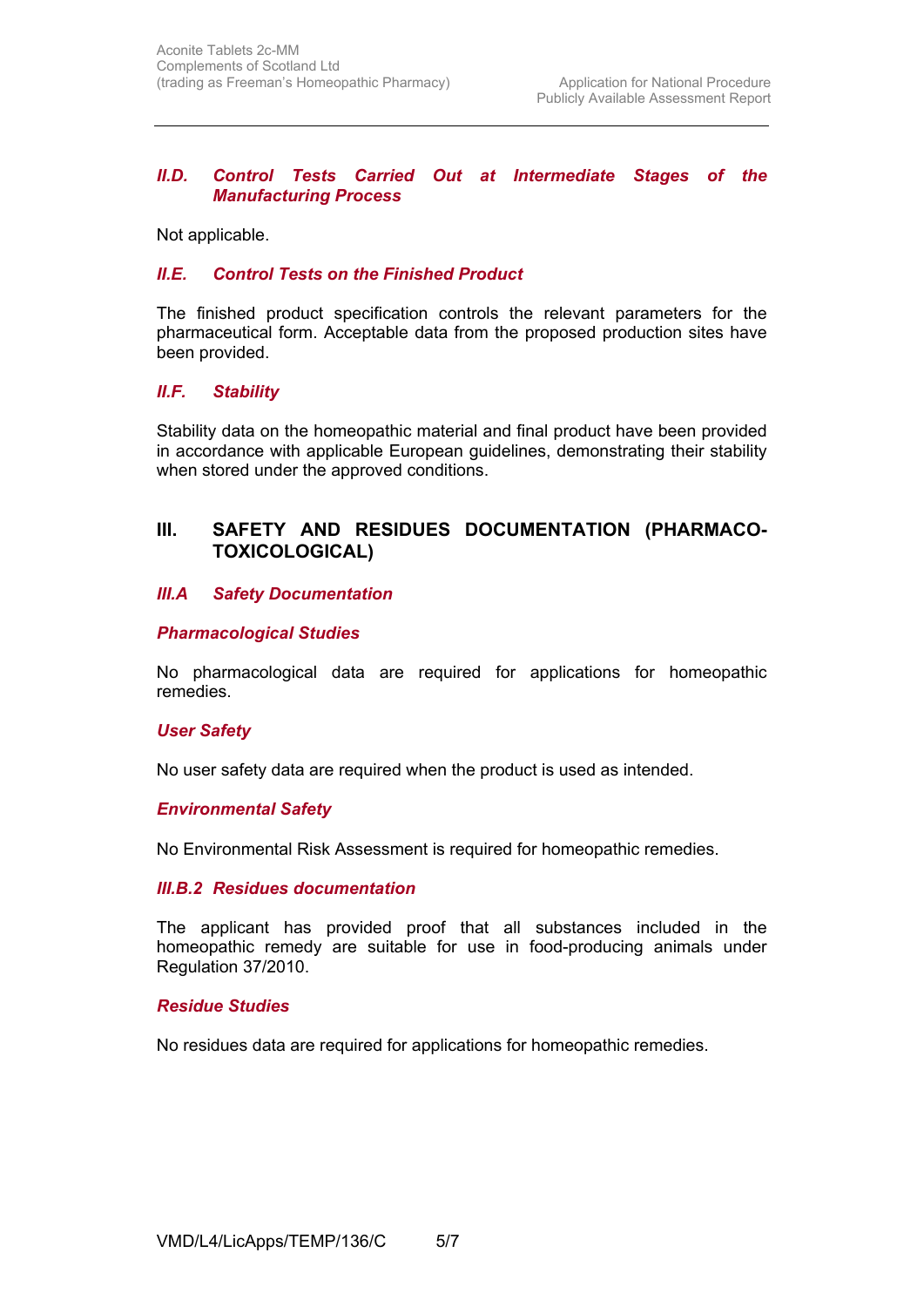## **IV. CLINICAL DOCUMENTATION**

No proof of either efficacy or target species safety are required for applications for homeopathic remedies.

## **V OVERALL CONCLUSION AND BENEFIT– RISK ASSESSMENT**

The data submitted in the dossier demonstrate that when the product is used in accordance with the labelling, the benefit/risk profile of the product is favourable.